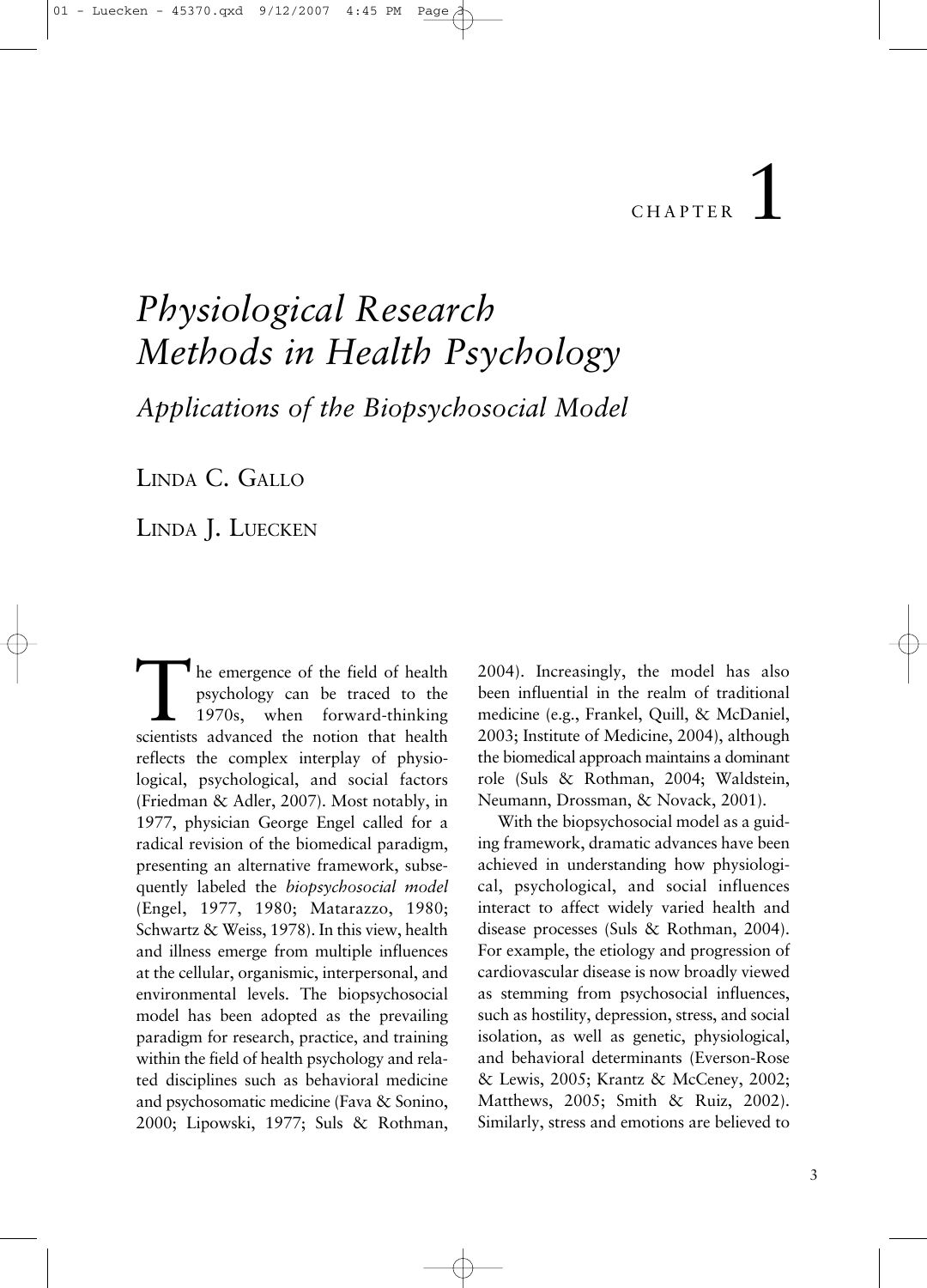play a role in cancer etiology and progression (e.g., Andersen, 2002; Luecken & Compas, 2002), although the evidence is more mixed in this regard. Increasingly, current models of research and treatment have taken biopsychosocial perspectives for many other acute and chronic diseases, including upper respiratory illnesses (Cohen, 2005), diabetes (Gonder-Frederick, Cox, & Ritterband, 2002; Lloyd, Smith, & Weinger, 2005), gastrointestinal disorders (Blanchard & Scharff, 2002; Levenstein, 2002; Levy et al., 2006), asthma (Lehrer et al., 2002; Wright, Rodriguez, & Cohen, 1998), arthritis (Keefe et al., 2002), obesity (Chesney, Thurston, & Thomas, 2001), and chronic pain (Campbell, Clauw, & Keefe, 2003; Gatchel, 2004; Keefe, Abernethy, & Campbell, 2005). In each of these cases, illness or disease is believed to emerge and progress as a function of dynamically intertwined genetic or biological predispositions and influences, psychological states and individual differences, behavior, and social-environmental processes.

01 - Luecken - 45370.qxd 9/12/2007

Given the widespread influence of the biopsychosocial model and associated theoretical and empirical developments, it is not surprising that major funding bodies, especially the National Institutes of Health (NIH), have issued increasingly frequent calls for integrative, transdisciplinary research efforts. For example, in their report regarding future directions for behavioral and social science researchers, a committee formed by the National Research Council advocated a central focus on "multiple pathways to diverse health outcomes" and research that integrates information from the molecular, cellular, psychosocial, and community levels (Singer & Ryff, 2001). Interdisciplinary research initiatives are also a critical component of the NIH Roadmap (http://nihroadmap.nih.gov/initiatives .asp; downloaded September 14, 2006), which outlines pressing health issues and opportunities and how they may be optimally addressed to advance medical science. One

such initiative focuses explicitly on interdisciplinary research to integrate biological with behavioral and social sciences to facilitate progress in confronting the nation's most prominent and intractable health problems. Clearly, an understanding of physiological pathways and methods is critical for researchers interested in health issues who wish to remain at the forefront of their disciplines.

In combination with changes and discoveries in the field, and associated emphases of funding organizations, technological advances in collecting and analyzing physiological indicators have contributed to heightened interest in including these variables in health psychology research efforts. Recent years have seen the development of relatively accessible, noninvasive, and low-cost methods for measuring key physiological systems and parameters that are relevant to chronic and acute aspects of health and illness. Such technologies have helped elucidate specific biological pathways that link psychosocial factors with health.

For example, sympathetic and parasympathetic aspects of autonomic nervous system functioning (see Thayer & colleagues, this volume); hormonal pathways, including those of the hypothalamic-pituitary-adrenal axis (see Nicolson, this volume) and sympatheticadrenal medullary system (see Mills & Ziegler, this volume); and alterations in immune and inflammatory processes (see Stoney, Jain & colleagues, and Prather & Marsland, this volume) are fundamental to understanding how variables such as stress, emotions, and social relationships can contribute directly to the emergence of acute and chronic diseases. These pathways are believed to represent a common conduit connecting psychosocial factors with multiple health and disease outcomes, and they are therefore relevant to widely varied research topic areas. Further, their inclusion in research efforts has become a reality, given improvements in measurement and assay methods and advances in understanding the optimal approaches to assessment.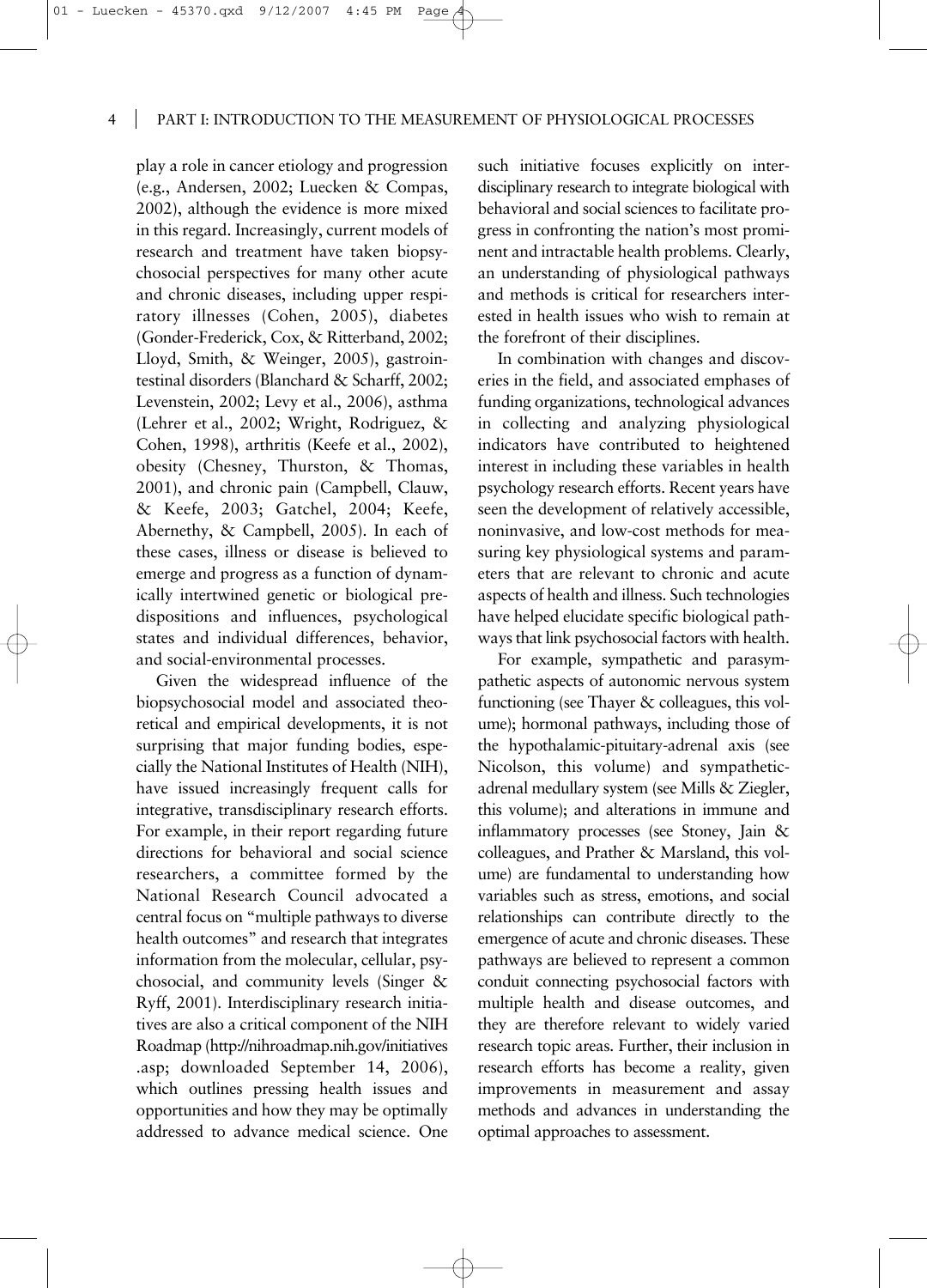In additional lines of research, scientists have embraced the inclusion of broad indicators of risk to provide a holistic assessment of health, a comprehensive understanding of the roles of psychosocial factors in health, and an evaluation of the utility of psychosocial interventions for improving health. These approaches have ranged from relatively simple, low-cost strategies such as including measures of waist circumference or body mass index to address psychosocial influences on obesity and chronic disease (e.g., see Davis, this volume) to more complex approaches of examining psychological and social processes or characteristics in relation to blood markers of inflammation (for example, see chapters by Jain & colleagues and Stoney, this volume)—a process increasingly viewed as relevant in the etiology and progression of myriad chronic health problems.

01 - Luecken - 45370.qxd 9/12/2007

Other researchers have begun to explore the neural pathways involved in mind-body connections (see chapters by Ryan & Alexander and Jackson & Jackson, this volume). Advances in neural imaging and examination of electrical potentials in the brain may provide a critical step in our understanding of exactly how stress, emotions, and other psychosocial characteristics and experiences can "get under the skin" to affect health and illness.

Consideration of physiological variables generally requires a level of training that has not traditionally been available in many psychology training programs. Thus, for some researchers, the enthusiasm for including physiological parameters in their work may be tempered by confusion regarding what are the most appropriate indicators and how they should be conceptualized, assessed, and analyzed. The current text represents an introductory bridge for those who wish to newly incorporate physiological pathways into their existing work, or who would like a better understanding of physiological measures they encounter in research reports, whether or not they have an interest in collecting their own

physiological data. Each of the chapters is authored by recognized experts, guided by the latest in research on the optimal methods for assessment, analysis, and interpretation of the relevant physiological measure.

Many excellent recent volumes have summarized and critiqued the literature to date concerning interrelationships among psychological, social, and physiological factors in health (Ader et al., 2006; Baum, Revenson, & Singer, 2001; Christensen, Martin, & Smyth, 2004; Sutton, Baum, & Johnston, 2004). Additional resources address highly technical, specialized information about specific physiological measures (e.g., Cacioppo, Tassinary, & Bernston, 2000). Rather than duplicate the efforts of these texts, the goal of this volume is to provide an overview for the collection, analysis, and interpretation of physiological measures that are commonly used, relatively accessible to a broad array of researchers, and do not require hospitalization of participants, extensive medical training or supervision, or invasive and expensive techniques. The text assumes little or no prior knowledge of physiological systems or assessment of its readers, and therefore can be thought of as a primer, or gateway book, for researchers new to physiological measurement.

In their introductory chapter, Drs. Tim Smith and Bert Uchino review basic principles of measurement and assessment, providing an important context for understanding and critically evaluating the measurement approaches described in the remainder of the volume. Their chapter also describes pressing challenges and future directions associated with the use of physiological measures in health psychology. This thorough overview is followed by a series of chapters that describe assessment approaches across the major physiological systems relevant to the biosychosocial perspective—specifically, the hormonal, cardiovascular, and immune systems.

The first series of chapters in this section provides guidance on assessing hormonal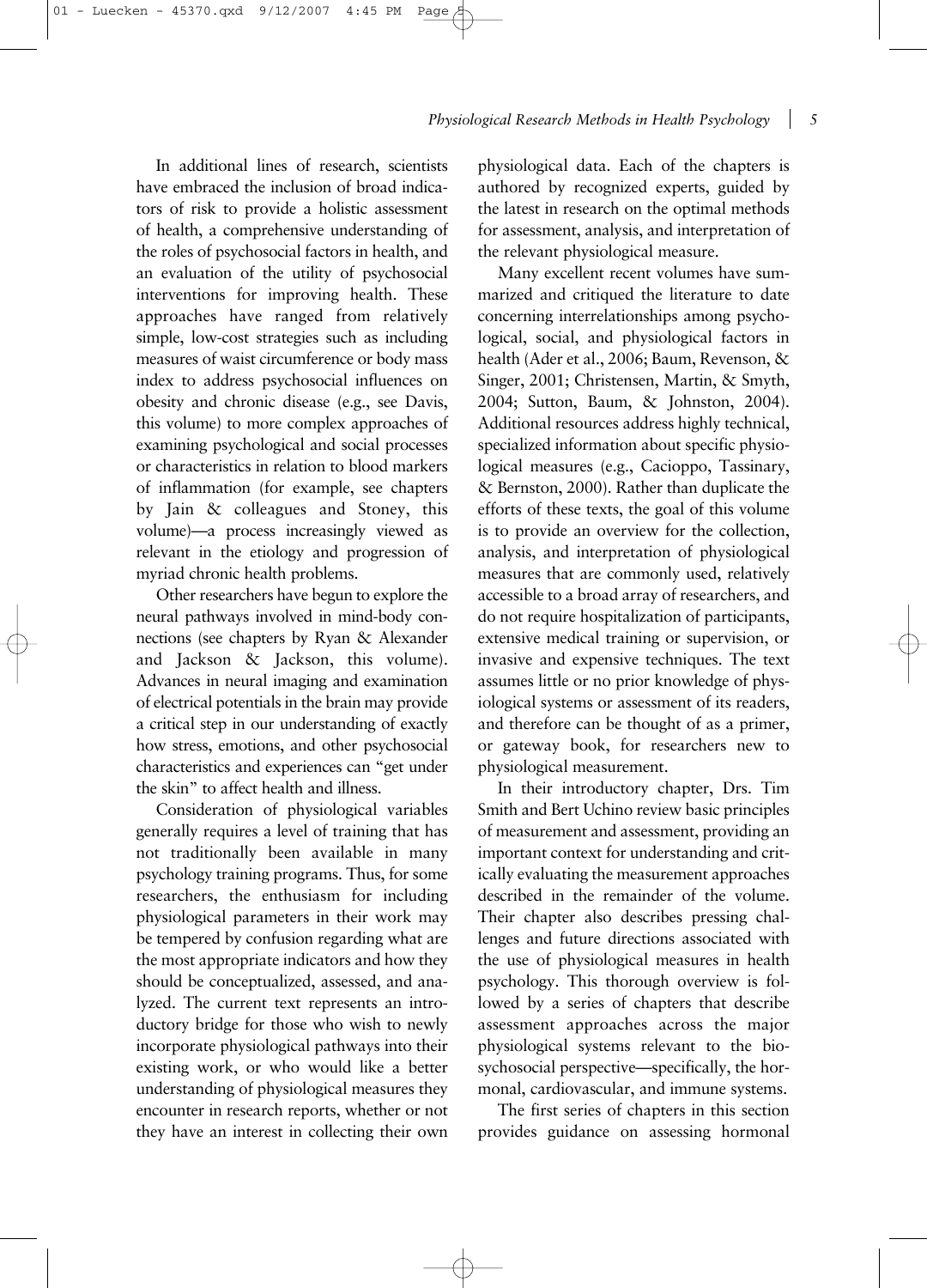## 6 PART I: INTRODUCTION TO THE MEASUREMENT OF PHYSIOLOGICAL PROCESSES

systems relevant to a variety of health issues and research questions, including suggestions for "best practices" in their collection, storage, assay, statistical analysis, and reporting of results. First, Dr. Nancy Nicolson presents a discussion of cortisol assessment, a primary hormone associated with the hypothalamicpituitary-adrenal axis. Next, Drs. Paul Mills and Michael Ziegler discuss methods and issues in assessing the sympathetic-adrenal medullary system hormones, epinephrine and norepinephrine. Finally, Dr. Douglas Granger and his colleagues have contributed a chapter concerning a novel method for assessing sympathetic nervous system functioning, via salivary alpha-amylase assay.

01 - Luecken - 45370.qxd 9/12/2007

The next set of chapters reviews various pathways and parameters intrinsic to the cardiovascular system. Drs. Bill Gerin and Tonya Goyal and their colleagues present an overview of clinic- and home-based assessment of blood pressure and heart rate, and also describe assessment issues in cardiovascular stress reactivity research. Drs. Denise Janicki-Deverts and Thomas Kamarck provide an excellent discussion and overview of ambulatory blood pressure monitoring. Finally, Dr. Julian Thayer and colleagues review the relatively specialized, yet extremely informative techniques of impendance cardiography and heart rate variability assessment.

In the section's final group of chapters, parameters and methods for assessing immune functioning are described. Shamini Jain and her colleagues address laboratory methods of immune assessment, including methods for evaluating immune responses to acute stress. Widely available and more specialized assessment techniques are reviewed, and their utility, advantages, and disadvantages discussed. Eric Prather and Dr. Anna Marsland then describe methods for assessing immune functioning in the field, reviewing a variety of in vivo methods such as examining immune responses to viral infection, responses to immunization, and wound healing.

The third section of the book focuses on broad markers of health and disease risk that are applicable to researchers in health psychology and many other fields. First, Dr. Mary Davis discusses issues in obesity and central adiposity measurement. Cost-effective and easily accessible approaches, such as body mass index and waist circumference, as well as technologically advanced and specialized methods, including dual-energy x-ray absorptiometry of body fat, are described. Dr. Jennifer Etnier then provides a thorough review of various approaches to assessing physical fitness and activity, including selfreport, direct, and indirect approaches suitable to a broad range of research questions. Next, Dr. Katri Räikkönen and her colleagues describe issues in conceptualizing and evaluating the metabolic syndrome—a cluster of related risk factors that is becoming increasingly prevalent in the United States and other industrialized nations. In the following chapter, Dr. Catherine Stoney reviews issues in assessing markers of atherosclerosis, with a particular focus on lipids, lipoproteins, and inflammatory factors. Although described in the context of cardiovascular disease, the discussion of inflammatory factors is likely to be of widespread interest, given growing evidence suggesting that inflammatory processes are broadly relevant to health and disease. Finally, Dr. Martica Hall and her colleagues provide an excellent overview of polysomnographic assessment of sleep, reviewing the connection between sleep and health, and discussing both laboratory and ambulatory assessment approaches.

The final chapters in the text address emerging topics in the field of health psychology. The first two chapters review assessments of neural systems that may be of interest to researchers who wish to pursue nuanced questions regarding integration across central and peripheral physiological responses. Drs. Lee Ryan and Gene Alexander provide an overview of major neuroimaging methods,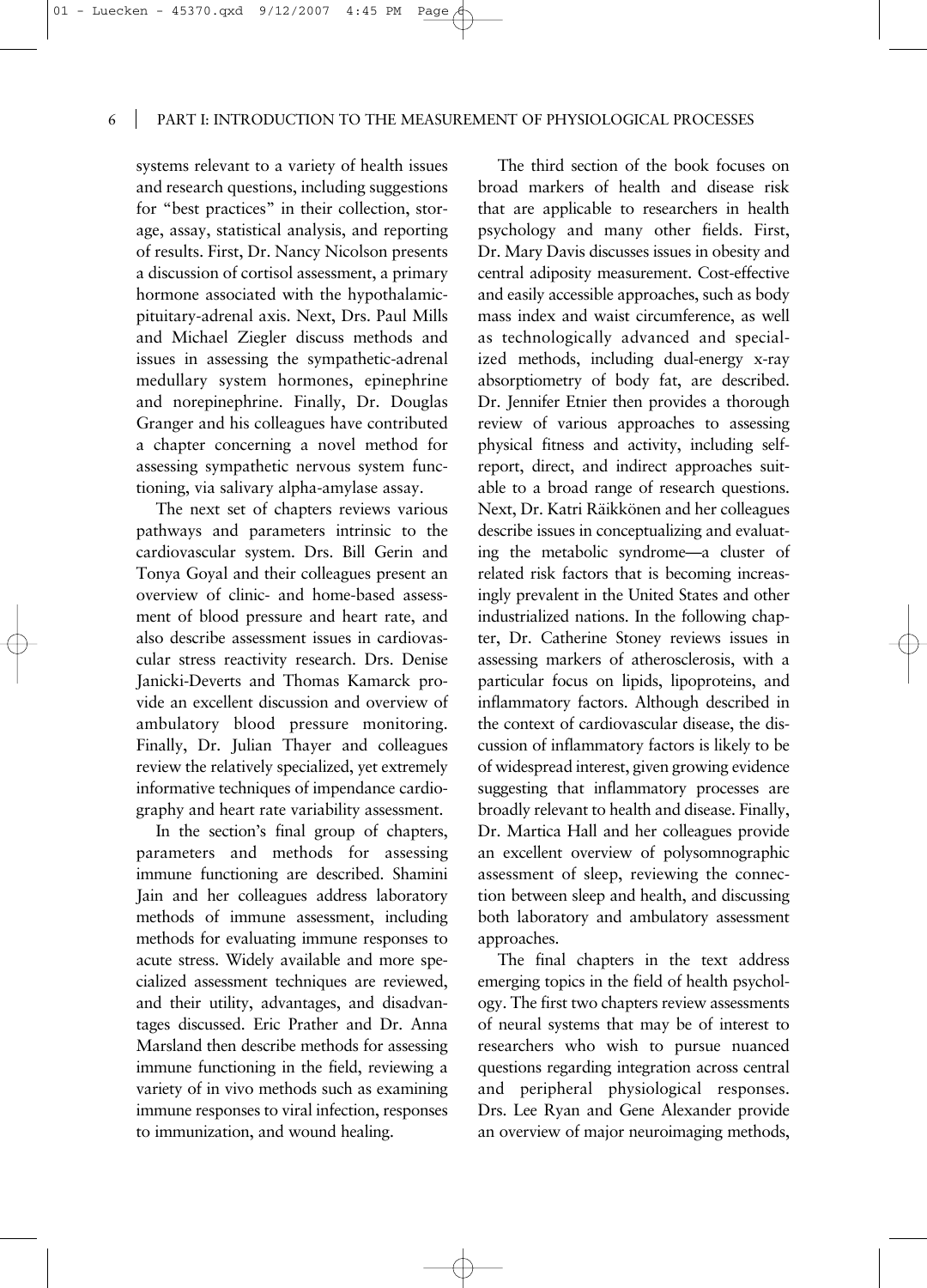## *Physiological Research Methods in Health Psychology* 7

and Drs. Daren Jackson and Cory Jackson review assessment of electroencephalography and event-related potentials. Both of these chapters describe applications of these stateof-the-art techniques to health psychology researchers. In the final chapter of the text, Dr. Jeanne McCafferey provides a highly interesting and informative discussion of the assessment of genetic factors in health psychology research. Given the developing knowledge base regarding the roles of genetic factors in health and disease, as well as research pointing to the interactive influence of genetic predispositions and social and psychological factors in determining physiological responses, this chapter provides an important perspective for health psychology researchers.

01 - Luecken - 45370.qxd 9/12/2007

In aggregate, the book offers a comprehensive overview of a diverse set of physiological measures that are becoming increasingly important in the field of health psychology and related research endeavors. It is our hope that the material will inform and inspire future research that incorporates multiple levels of analysis in psychological research by including theoretically meaningful physiological parameters. Optimally, we hope that this information will promote the use of state-of-the-art and methodologically sound techniques for the most reliable measurement, analysis, and interpretation of physiological parameters in continued efforts to understand health and disease through biopsychosocial research.

### **REFERENCES**

- Ader, R., Dantzer, R., Glaser, R., Heijnen, C., Irwin, M., Padgett, D., et al. (2006). *Psychoneuroimmunology* (4th ed.). New York: Elsevier.
- Andersen, B. L. (2002). Biobehavioral outcomes following psychological interventions for cancer patients. *Journal of Consulting and Clinical Psychology, 70,* 590–610.
- Baum, A., Revenson, T. A., & Singer, J. E. (2001). *Handbook of health psychology*. Mahwah, NJ: Lawrence Erlbaum Associates.
- Blanchard, E. B., & Scharff, L. (2002). Psychosocial aspects of assessment and treatment of irritable bowel syndrome in adults and recurrent abdominal pain in children. *Journal of Consulting and Clinical Psychology, 70,* 725–738.
- Cacioppo, J. T., Tassinary, L. G., & Berntson, G. G. (Eds.). (2000). *Handbook of psychophysiology* (2nd ed.) New York: Cambridge University Press.
- Campbell, L. C., Clauw, D. J., & Keefe, F. J. (2003). Persistent pain and depression: A biopsychosocial perspective. *Biological Psychiatry, 54,* 399–409.
- Chesney, M. A., Thurston, R. C., & Thomas, K. A. (2001). Creating social and public health environments to sustain behavior change: Lessons from obesity research. In N. Schneiderman, M. A. Speers, J. M. Silva, H. Tomes, & J. H. Gentry (Eds.), *Integrating behavioral and social sciences with public health* (pp. 31–50). Washington DC: American Psychological Association.
- Christensen, A. J., Martin, R., & Smyth, J. (2004). *Encyclopedia of health psychology*. New York: Kluwer Academic Press.
- Cohen, S. (2005). Keynote Presentation at the Eighth International Congress of Behavioral Medicine: The Pittsburgh Common Cold Studies: Psychosocial predictors of susceptibility to respiratory infectious illness. *International Journal of Behavioral Medicine, 12,* 123–131.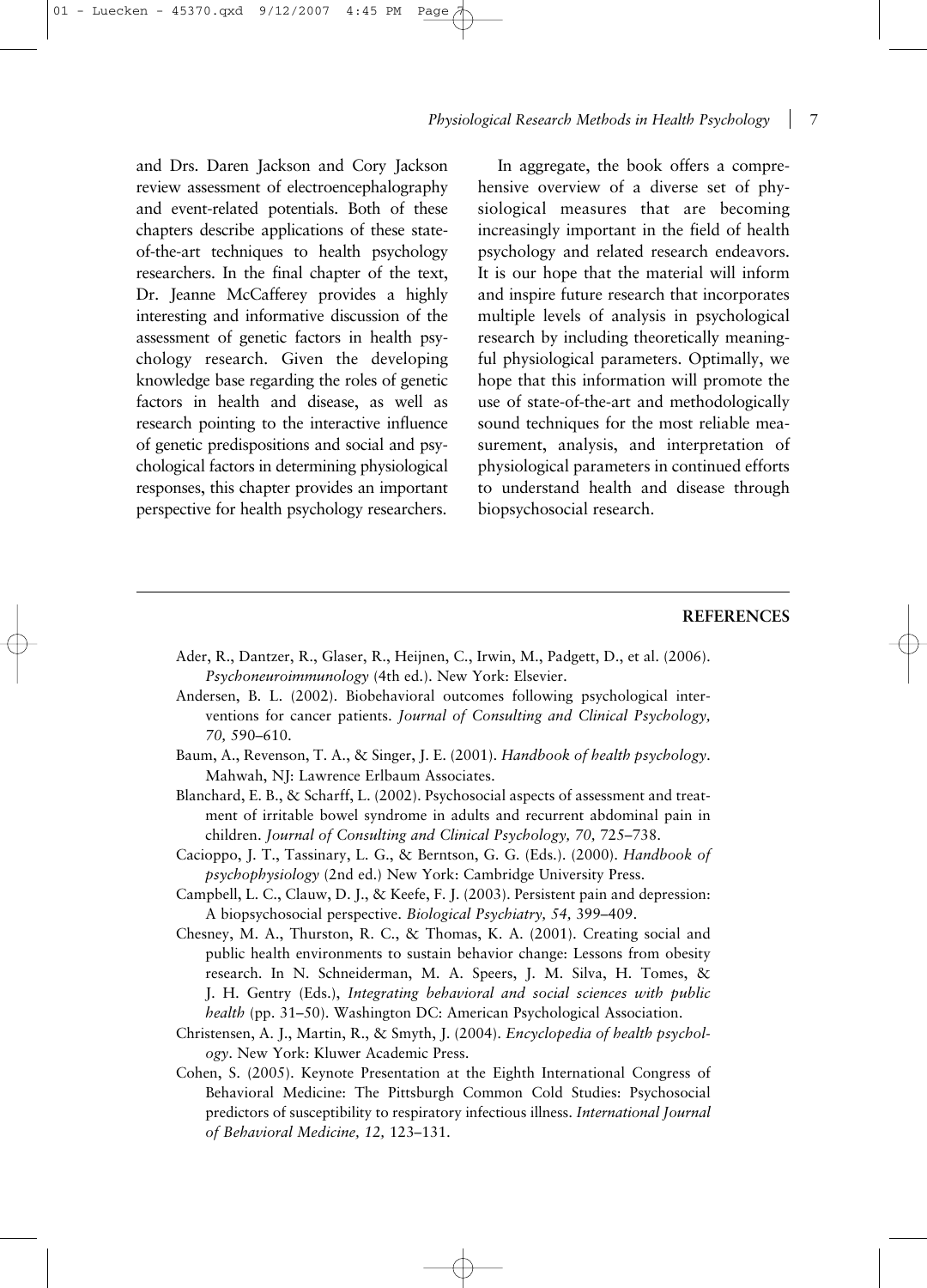#### 8 | PART I: INTRODUCTION TO THE MEASUREMENT OF PHYSIOLOGICAL PROCESSES

- Engel, G. L. (1977). The need for a new medical model: A challenge for biomedicine. *Science, 196,* 129–136.
- Engel, G. L. (1980). The clinical application of the biopsychosocial model. *American Journal of Psychiatry, 137,* 535–544.
- Everson-Rose, S. A., & Lewis, T. T. (2005). Psychosocial factors and cardiovascular diseases. *Annual Review of Public Health, 26,* 469–500.
- Fava, G. A., & Sonino, N. (2000). Psychosomatic medicine: Emerging trends and perspectives. *Psychotherapy & Psychosomatics, 69,* 184–197.
- Frankel, R. M., Quill, T., & McDaniel, S. (2003). *The biopsychosocial approach: Past, present, future*. Rochester, NY: University of Rochester Press.
- Friedman, H. S., & Adler, N. E. (2007). The history and background of health psychology. In H. S. Friedman & R. C. Siler (Eds.), *Foundations of health psychology* (pp. 1–18). New York: Oxford University Press.
- Gatchel, R. J. (2004). Comorbidity of chronic pain and mental health disorders: the biopsychosocial perspective. *American Psychologist, 59,* 795–805.
- Gonder-Frederick, L. A., Cox, D. J., & Ritterband, L. M. (2002). Diabetes and behavioral medicine: The second decade. *Journal of Consulting and Clinical Psychology, 70,* 611–625.
- Institute of Medicine. (2004). *Improving medical education: Enhancing the behavioral and social science content of medical school curricula.* Washington, DC: National Academies Press.
- Keefe, F. J., Abernethy, A. P., & Campbell, C. (2005). Psychological approaches to understanding and treating disease-related pain. *Annual Review of Psychology, 56,* 601–630.
- Keefe, F. J., Smith, S. J., Buffington, A. L., Gibson, J., Studts, J. L., & Caldwell, D. S. (2002). Recent advances and future directions in the biopsychosocial assessment and treatment of arthritis. *Journal of Consulting & Clinical Psychology, 70,* 640–655.
- Krantz, D. S., & McCeney, M. K. (2002). Effects of psychological and social factors on organic disease: A critical assessment of research on coronary heart disease. *Annual Review of Psychology, 53,* 341–369.
- Lehrer, P., Feldman, J., Giardino, N., Song, H. S., & Schmaling, K. (2002). Psychological aspects of asthma. *Journal of Consulting & Clinical Psychology, 70,* 691–711.
- Levenstein, S. (2002). Psychosocial factors in peptic ulcer and inflammatory bowel disease. *Journal of Consulting and Clinical Psychology, 70,* 739–750.
- Levy, R. L., Olden, K. W., Naliboff, B. D., Bradley, L. A., Francisconi, C., Drossman, D. A., et al. (2006). Psychosocial aspects of the functional gastrointestinal disorders. *Gastroenterology, 130,* 1447–1458.
- Lipowski, Z. J. (1977). Psychosomatic medicine in the seventies: An overview. *American Journal of Psychiatry, 134,* 233–244.
- Lloyd, C., Smith, J., & Weinger, K. (2005). Stress and diabetes: A review of the links. *Diabetes Spectrum, 18,* 121–127.
- Luecken, L. J., & Compas, B. E. (2002). Stress, coping, and immune function in breast cancer. *Annals of Behavioral Medicine, 24,* 336–344.
- Matarazzo, J. D. (1980). Behavioral health and behavioral medicine: Frontiers for a new health psychology. *American Psychologist, 35,* 807–817.
- Matthews, K. A. (2005). Psychological perspectives on the development of coronary heart disease. *American Psychologist, 60,* 783–796.